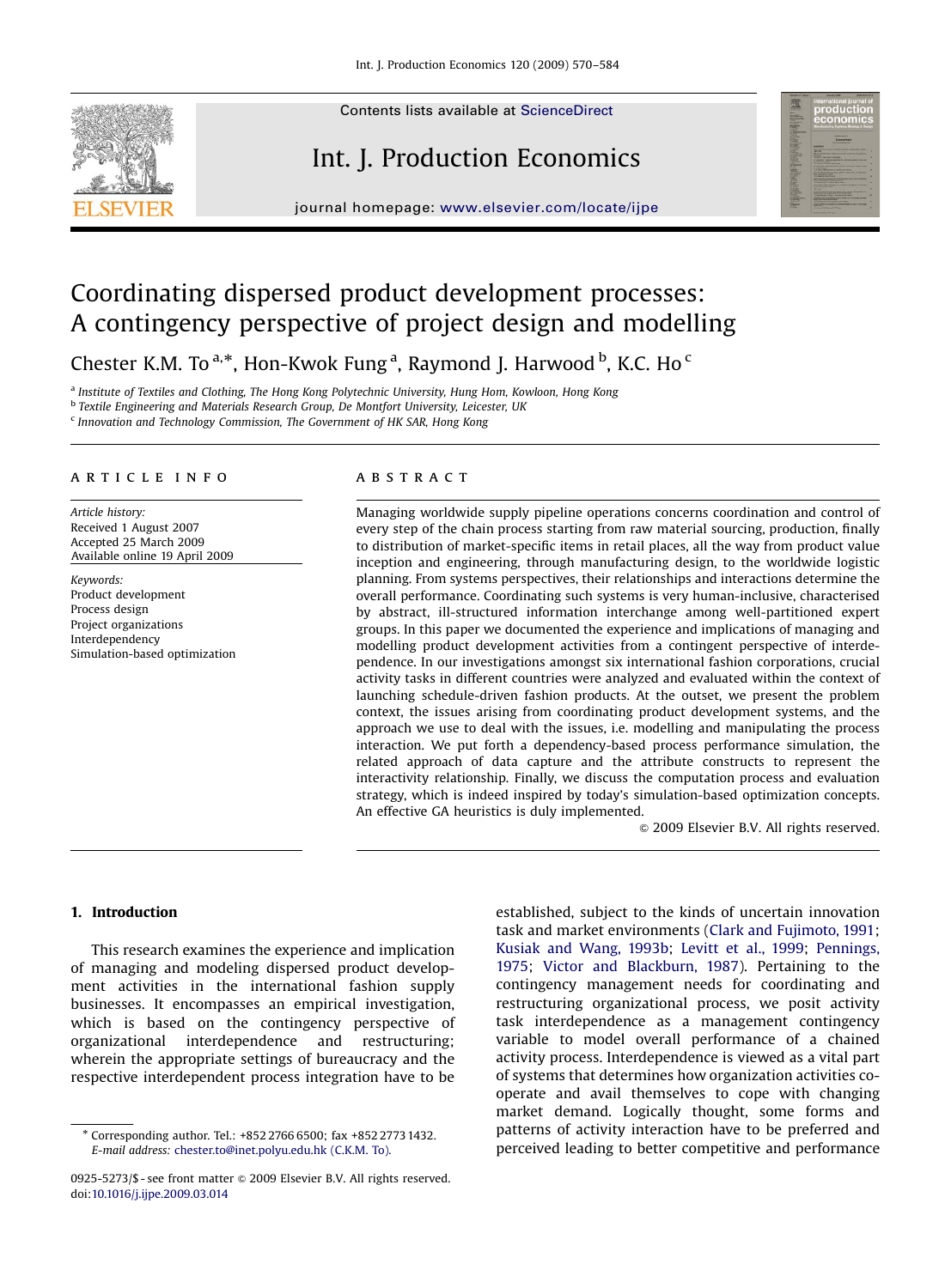advantages. However, organization interactions are subtly intractable and carry types of intricate social and psychological attachments [\(Van de Ven and Walker,](#page--1-0) [1984;](#page--1-0) [Uzzi, 1997\)](#page--1-0).

Notably, this contingency-viewed activity tasks are contextually dynamic and require teams to appreciate their distinctive objectives and constraints to proceed their activities in highly autonomous ways. Yet the action of theirs are interdependent, each relying upon an understanding of how the other teams are presumed to respond to the common environment concurrently. However, in reality, seldom single functional entity or enterprise is able to perceive all the perspectives throughout all phases of a business cycle, especially for today's marketplaces in which products are developed, sourced and distributed throughout worldwide supply pipelines [\(Abernathy et al.,](#page--1-0) [1995;](#page--1-0) [To et al., 2002](#page--1-0)). In this paper, the contingency-based research focuses particularly on a methodology that continually improves information flow process structure among complex, interdependent and geographically dispersed product development activities. In order to investigate the pertinent issues of integrating and managing such activities, the authors researched the activity workflow process structures in general and analyzed how the information was processed and managed among the activities in particular, in the context of global fashion businesses. To allow the generalization of empirical findings about activity workflow structure for product development, a flowchart model of activity processes has been established, as shown in Fig. 1.

The flowchart corresponds with the apparel buying companies' dynamic business planning processes and their nature of process and decision interdependency that arises in the course of developing global-oriented

products. Generically, the product development involved several distinct plan work process systems: (1) anticipating fashion trends and product opportunities; (2) developing coordinated portfolio of product lines and their specifications; (3) budgeting and allocating fashion merchandise procurement; (4) organizing materials and logistic requirements for production; and (5) designing distribution and handling systems. In our observation the process systems are very human-tied and involved essentially 103 cross-country activity tasks. The cases studied represent today's virtual enterprising concepts; whereby fashion products are designed and developed collaboratively by globally dispersed functional teams and enterprises. All the operations along sorts of global supply pipelines are orchestrated and monitored in virtual form, and interdependently coordinated at the lowest levels of organization.

#### 2. Industrial motivation

The research study was motivated by one of the strategic industrial development projects in Hong Kong. The main objective was to study the feasibility of using advanced technologies for coping with present and future industry challenges in coordinating geographically dispersed supply activities. One of the approaches entailed better management of such was to define and develop activity coordination systems that could improve the existing product development operations more flexibly and responsively according to changing market demand and climates. At the same time, they could significantly reduce the uncertainty in the final stages of product embodiment and manufacturing, and effectively predict the eventual performance. Six international fashion



Fig. 1. Activity process of apparel merchandising in global environment.